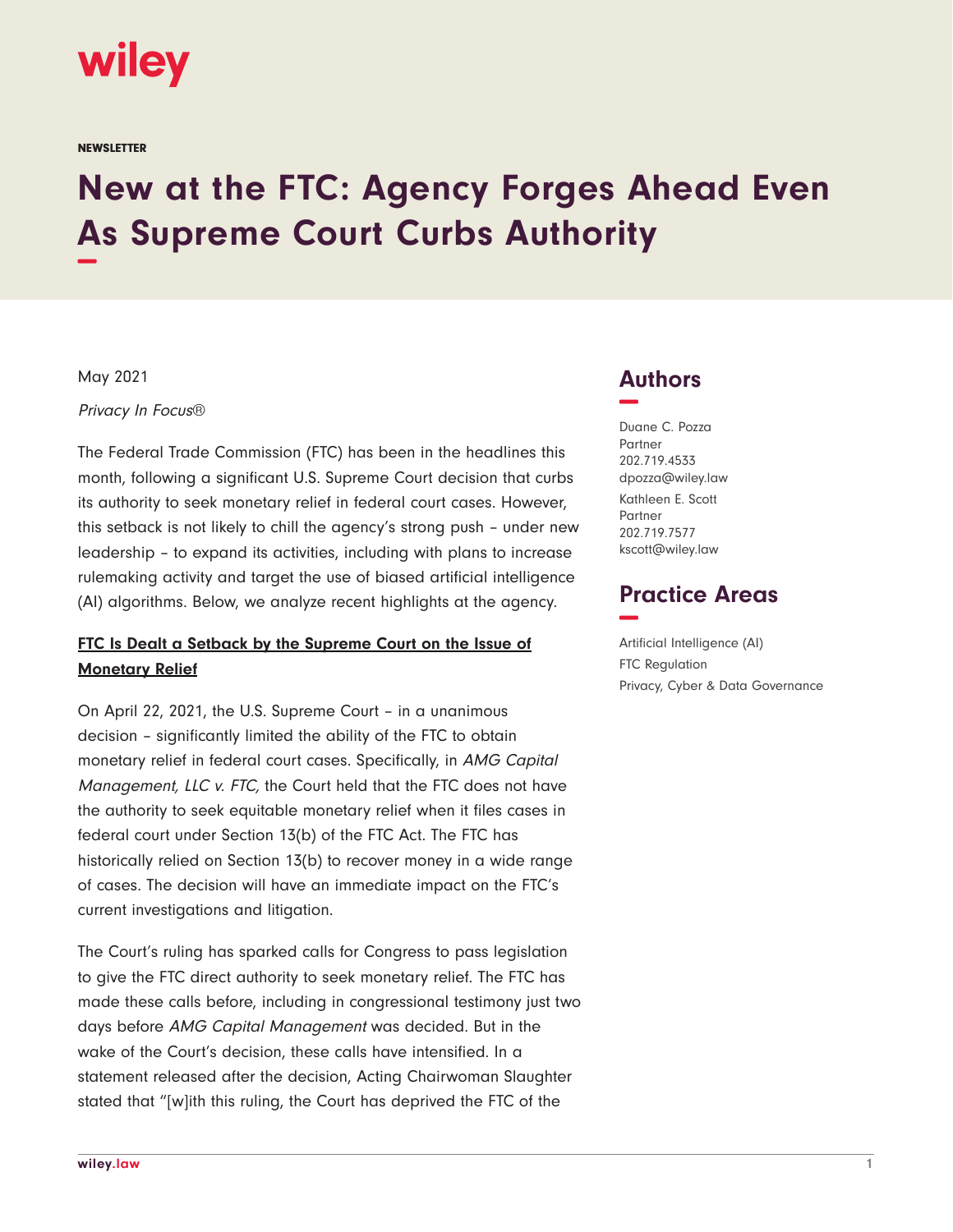strongest tool we had to help consumers when they need it most," and "[w]e urge Congress to act swiftly to restore and strengthen the powers of the agency so we can make wronged consumers whole." And on April 27, 2021, Acting Chairwoman Slaughter delivered congressional testimony entitled "The Urgent Need to Fix Section 13(b) of the FTC Act."

Looking ahead, the FTC is likely to continue to pursue enforcement, though it may change its tactics. First, it is likely to pursue rule violations, which allow it to seek civil penalties notwithstanding the Court's decision. This may include privacy-related rules like the Children's Online Privacy Protection Rule (COPPA) and the Health Breach Notification Rule. Second, it is likely to partner with state Attorneys General and the Consumer Financial Protection Bureau (where possible) to leverage their ability to obtain monetary relief. Third, it may bring more administrative litigation, in order to obtain enforceable orders. And fourth, the agency has signaled it will consider making new rules that it can enforce – as explained in more detail below.

#### **FTC Announces Shift from Its Decades-Old Approach to Rulemaking**

As we detailed last month, the FTC recently announced the creation of a new rulemaking group within the FTC's Office of the General Counsel, and signaled that the FTC will be much more active in proposing rules on high-profile issues like privacy. On May 5, Acting Chairwoman Slaughter announced that the group will be led by one her of former attorney-advisors, who will serve as the Associate General Counsel for Rulemaking.

The agency has indicated that the rules it is seeking to establish will cover both unfair and deceptive practices and unfair methods of competition. Acting Chairwoman Slaughter also previewed that the FTC may move forward on rulemakings about data use, including issues related to privacy, manipulation of data platforms, and competition.

This new approach to rulemaking will represent a significant shift for the FTC. Congress passed legislation over four decades ago that significantly constrained the FTC's rulemaking authority and generally requires the agency to follow cumbersome rulemaking requirements in addressing unfair or deceptive practices (generally known as "Magnusson-Moss" rulemaking), which go well beyond normal agency Administrative Procedure Act (APA) procedures. As a result, in recent years, the FTC has relied much more heavily on enforcement actions than rulemaking in critical areas like privacy and data security. Now, with the newly announced rulemaking group, this trend will likely change.

#### **FTC Foreshadows Potential Enforcement to Combat Discrimination in AI**

Even with the new approach to rulemaking, the FTC appears likely to continue to rely heavily on enforcement, and it has signaled that one priority area will be addressing harms from discriminatory algorithms in AI. On April 19, 2021, the FTC published a blog post that lays out the legal framework for evaluating AI bias, which includes the Fair Credit Reporting Act (FCRA), the Equal Credit Opportunity Act (ECOA), and Section 5 of the FTC Act. Both the FCRA and ECOA are applicable when AI is used for certain purposes, such as credit. The FTC Act has a broader sweep, and the blog post announced: "The FTC Act prohibits unfair or deceptive practices. That would include the sale or use of – for example – racially biased algorithms." That would cover use of AI in a wide range of contexts, including advertising decisions.